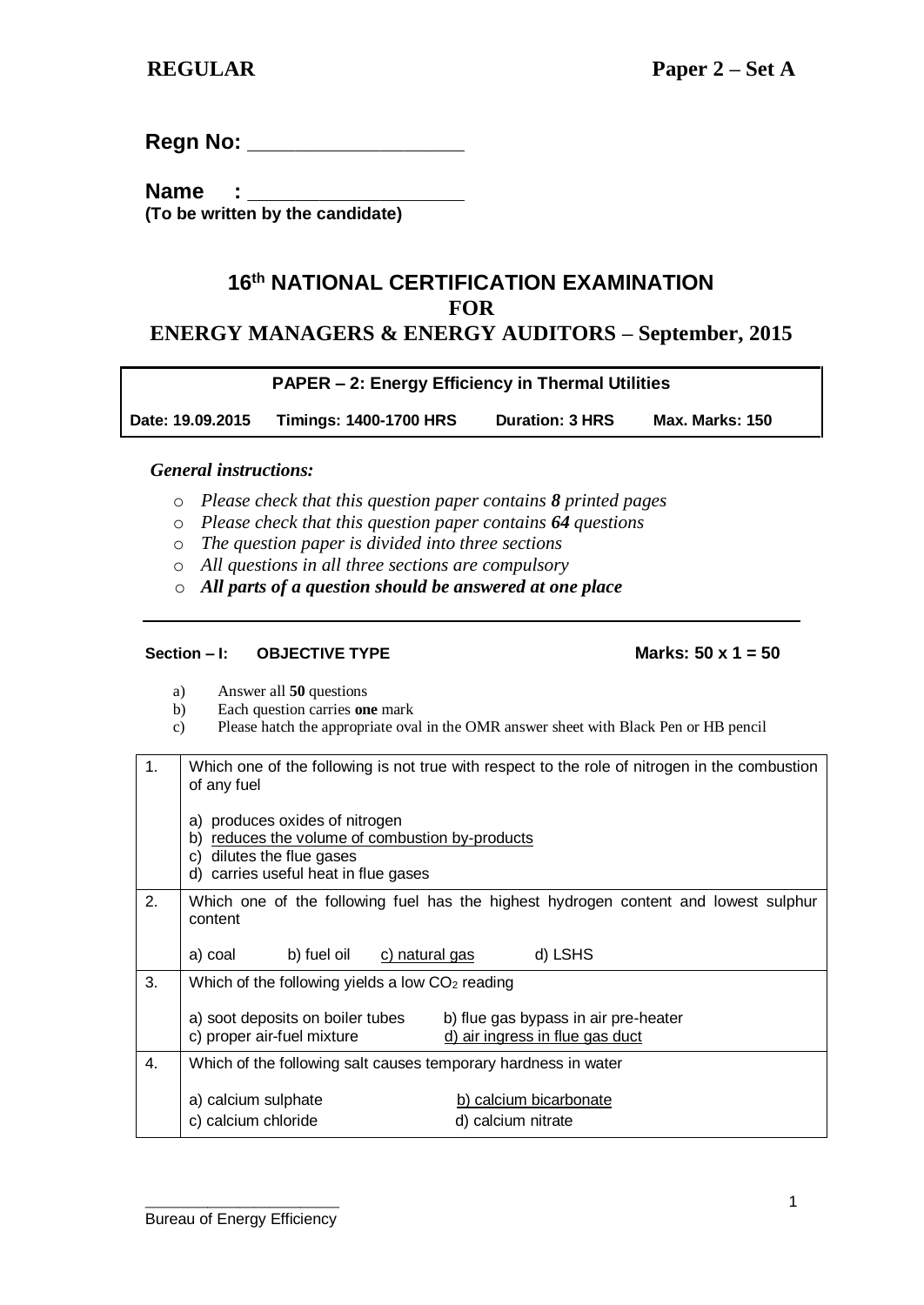| 5.  | Which of the following requires the largest amount of oxygen/kg of substance for<br>combustion                                     |  |  |
|-----|------------------------------------------------------------------------------------------------------------------------------------|--|--|
|     | a) carbon<br>c) sulphur<br>d) nitrogen<br>b) hydrogen                                                                              |  |  |
| 6.  | Which of the following is not required for determining economic thickness of steam line                                            |  |  |
|     | a) cost of fuel<br>b) boiler efficiency c) enthalpy of steam<br>d) calorific value of fuel                                         |  |  |
| 7.  | Which of the following has the lowest stoichiometric oxygen demand (kg/kg of fuel)                                                 |  |  |
|     | a) hydrogen<br>b) carbon<br>c) sulphur<br>d) methane                                                                               |  |  |
| 8.  | Which of the following depends on physical properties of fluids as well as geometry of the<br>heat exchanger                       |  |  |
|     | a) overall heat transfer coefficient<br>b) fouling coefficient<br>c) LMTD (Log Mean Temperature Difference)<br>d) effectiveness    |  |  |
| 9.  | Which of the following contribute to spontaneous combustion of coal                                                                |  |  |
|     | a) low Volatile matter<br>b) low fixed carbon<br>c) less ash<br>d) none of the above                                               |  |  |
| 10. | Which of the following can be used as desiccant in boiler preservation                                                             |  |  |
|     | c) un-slaked lime<br>a) silica gel<br>b) activated carbon<br>d) all of the above                                                   |  |  |
| 11. | Which of the following boiler water treatment ensures complete removal of salts                                                    |  |  |
|     | a) demineralization<br>b) softening<br>c) de-aeration<br>d) all of the above                                                       |  |  |
| 12. | Which of the following boiler utilizes the combination of suspension firing and great firing                                       |  |  |
|     | a) traveling grate stoker boiler<br>b) packaged boiler<br>d) pulverized fuel boiler<br>c) spreader stoker boiler                   |  |  |
| 13. | Which of the component is common to supercritical boiler and sub critical boiler for power<br>generation                           |  |  |
|     | a) economizer<br>c) re-heaters<br>d) all of the above<br>b) water walls                                                            |  |  |
| 14. | Which fuel among the following needs temperature control during storage                                                            |  |  |
|     | b) furnace oil<br>c) diesel oil<br>a) coal<br>d) kerosene                                                                          |  |  |
| 15. | What happens when the float in a float trap develops a puncture                                                                    |  |  |
|     | a) loss of condensate<br>b) loss of live steam<br>d) fails to close<br>c) fails to open                                            |  |  |
| 16. | Transfer of heat without a conveying medium is possible with                                                                       |  |  |
|     | a) conduction<br>c) convection<br>b) radiation<br>d) none of the above                                                             |  |  |
| 17. | The velocity of steam in steam pipe is directly proportional to                                                                    |  |  |
|     | b) 5 <sup>th</sup> power of the diameter of pipe<br>a) number of bends in pipe<br>c) length of pipe<br>d) specific volume of steam |  |  |
| 18. | The unit of overall heat transfer coefficient is                                                                                   |  |  |
|     | c) $W^2/m^3 K$<br>b) $W^2/m^2 K$<br>d) $W/m^3 K$<br><u>a) W/m<sup>2</sup> K</u>                                                    |  |  |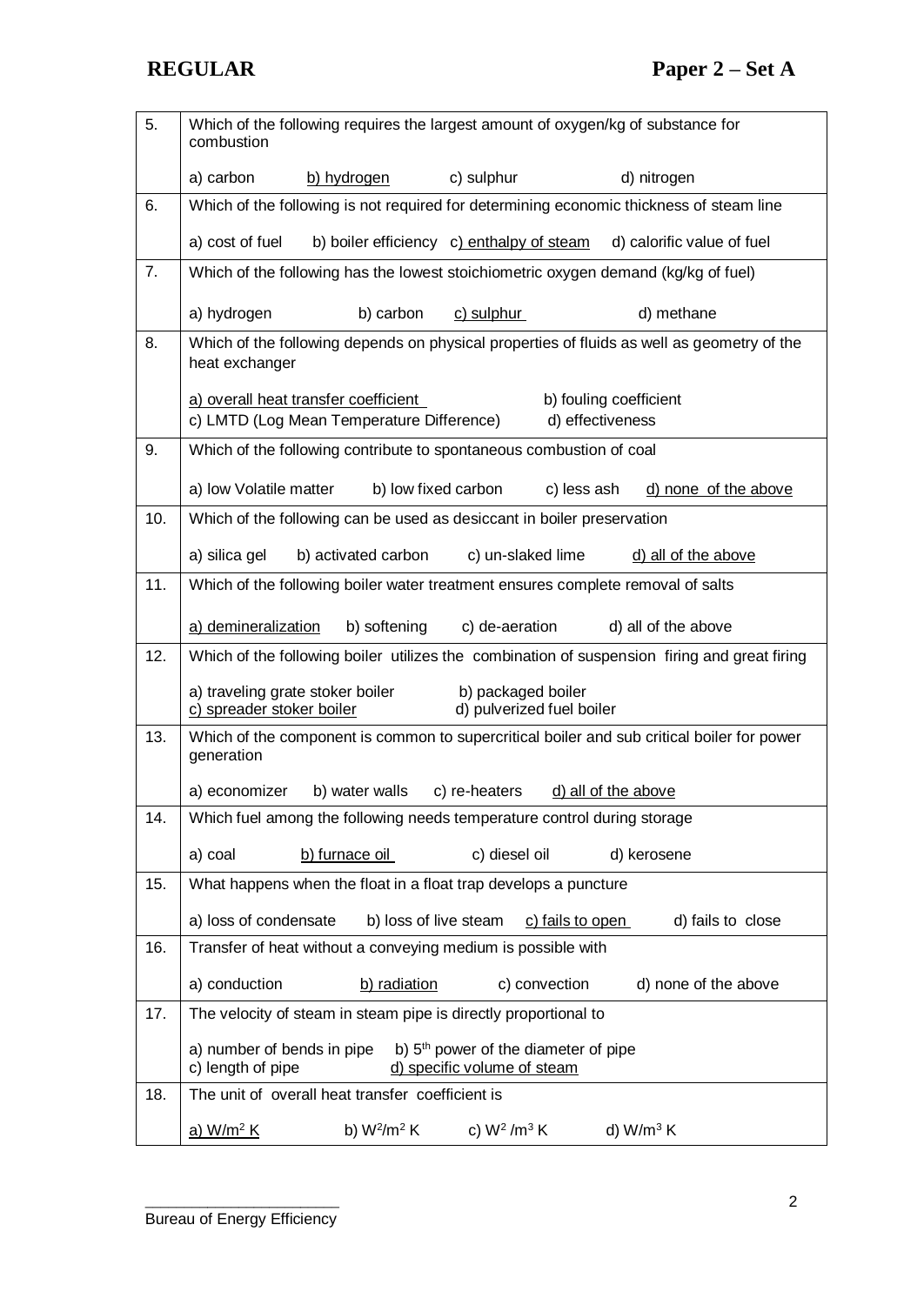| 19. | The thermal resistance of an insulation                                                                                                         |  |  |
|-----|-------------------------------------------------------------------------------------------------------------------------------------------------|--|--|
|     |                                                                                                                                                 |  |  |
|     | a) decreases with increased thermal conductivity<br>b) increases with increased thermal conductivity                                            |  |  |
|     | c) decreases with decreased thermal conductivity<br>d) has no relation with thermal conductivity                                                |  |  |
| 20. | The stoichiometric amount of air required to burn 1 kg of methane is                                                                            |  |  |
|     | a) 69.57<br>b) $4$<br>c) 17.39<br>d) 16                                                                                                         |  |  |
| 21. | The parameter assumed to remain constant during LMTD calculation of a Heat exchanger                                                            |  |  |
|     | is                                                                                                                                              |  |  |
|     | a) temperature drop<br>b) heat transfer area                                                                                                    |  |  |
|     | c) specific heat of fluids<br>d) none of the above                                                                                              |  |  |
| 22. | The material used to control $SOx$ in the FBC boiler is                                                                                         |  |  |
|     | a) limestone<br>b) alumina<br>c) silica<br>d) fly ash                                                                                           |  |  |
| 23. | The heat loss in a furnace depends on                                                                                                           |  |  |
|     | a) emissivity of walls<br>b) conductivity of refractory                                                                                         |  |  |
|     | c) wall thickness<br>d) all of the above                                                                                                        |  |  |
| 24. | The chemical used to prevent oxidation in boiler feedwater is                                                                                   |  |  |
|     | a) sodium sulphite<br>b) sodium phosphate                                                                                                       |  |  |
|     | c) calcium phosphate<br>d) magnesium phosphate                                                                                                  |  |  |
| 25. | The best time for intermittent blow down in a boiler                                                                                            |  |  |
|     | a) High load under full pressure<br>b) low load under full pressure                                                                             |  |  |
|     | c) high load under partial pressure<br>d) low load under partial pressure                                                                       |  |  |
| 26. | The amount of $CO2$ produced in complete combustion of 18 Kg of carbon                                                                          |  |  |
|     | a) 50<br>b) 44<br>d) 792<br>c) 66                                                                                                               |  |  |
| 27. | Scale losses in reheating furnaces will                                                                                                         |  |  |
|     | a) increase with excess air<br>b) decrease with excess air                                                                                      |  |  |
| 28. | c) have no relation with excess air<br>d) increase with CO in combustion gases<br>Removal of condensate from main steam line is done to prevent |  |  |
|     |                                                                                                                                                 |  |  |
|     | b) air locking<br>a) steam locking<br>c) water hammer<br>d) all of the above                                                                    |  |  |
| 29. | Presence of ______ in flue gas confirms incomplete combustion in furnace                                                                        |  |  |
|     | b) NOx<br>c) SOx<br>d) all of the above<br>a) CO                                                                                                |  |  |
| 30. | Portable fyrite is used for the measurement of                                                                                                  |  |  |
|     | a) $CO2$ content in flue gas<br>b) $O2$ content in flue gas                                                                                     |  |  |
|     | c) stack temperature<br>$d)$ both (a) & (b)                                                                                                     |  |  |
| 31. | On an inverted bucket trap, what happens to the bucket as the trap fills with water                                                             |  |  |
|     | a) it rises<br>b) it inclines<br>c) it sinks<br>d) it remains stationary                                                                        |  |  |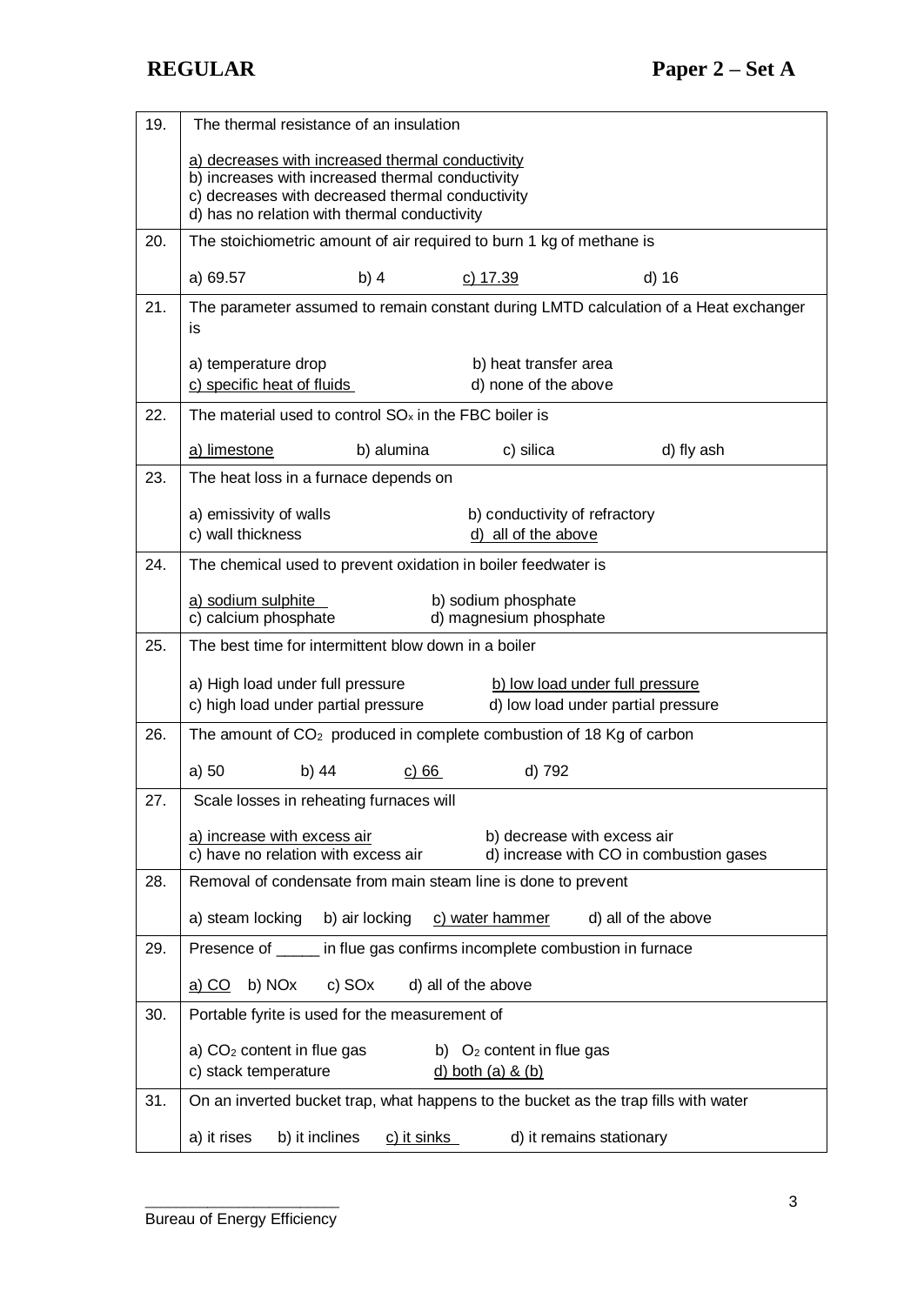| 32. | $NOx$ formation in FBC boilers is minimised because of                                                                                             |  |  |
|-----|----------------------------------------------------------------------------------------------------------------------------------------------------|--|--|
|     | a) higher velocity of flue gas in combustion chamber                                                                                               |  |  |
|     | b) higher pressure of the air supplied<br>c) lower temperatures in the bed and combustion chamber                                                  |  |  |
|     | d) higher contact of solid particles in the flue gas                                                                                               |  |  |
| 33. | In which zone of cupola furnace does the conversion of CO <sub>2</sub> to CO take place?                                                           |  |  |
|     | a) combustion zone<br>b) melting zone c) reduction zone d) preheating zone                                                                         |  |  |
| 34. | In a fire-tube boiler, soot forms on                                                                                                               |  |  |
|     | a) outside tube surface<br>b) inside tube surface<br>d) water wall surface<br>c) waterside surface                                                 |  |  |
| 35. | If the volatile matter in coal is low, which of the following equipment is the best waste heat<br>recovery option in a boiler                      |  |  |
|     | a) economiser<br>b) air preheater<br>c) deaerator<br>d) heat pipe                                                                                  |  |  |
| 36. | Hydrometer is used for the measurement of                                                                                                          |  |  |
|     | d) humidity<br>a) viscosity<br>b) density<br>c) water content                                                                                      |  |  |
| 37. | Heat transfer rate for indirect heating application will be less if we heat with                                                                   |  |  |
|     | a) saturated steam<br>b) dry steam<br>c) superheated steam<br>d) high pressure steam                                                               |  |  |
| 38. | Furnace wall heat loss depends on                                                                                                                  |  |  |
|     | a) temperatures of external wall surfaces<br>b) velocity of air around the furnace<br>c) thermal conductivity of wall brick<br>d) all of the above |  |  |
| 39. | For flash steam calculation, flash steam quantity available depends upon                                                                           |  |  |
|     | a) condensate pressure and flash steam pressure<br>b) steam pressure<br>c) steam enthalpy at atmospheric pressure<br>d) total heat of flash steam  |  |  |
| 40. | Enthalpy of evaporation of any vapour at its critical point will be                                                                                |  |  |
|     | a) more than zero<br>c) less than zero<br>d) unpredictable<br>b) zero                                                                              |  |  |
| 41. | Corrosion in chimney, air pre-heater and economizer is mainly influenced by                                                                        |  |  |
|     | a) sulphur content in fuel<br>b) ash content in fuel                                                                                               |  |  |
|     | c) moisture content in fuel<br>d) all of the above                                                                                                 |  |  |
| 42. | Condensate at pressure of 4 kg/cm2 and 160°C temperature when exposed to atmosphere<br>will                                                        |  |  |
|     | a) become super heated<br>b) partly convert to flash steam<br>c) remain as condensate<br>d) fully convert to flash steam                           |  |  |
| 43. | Coal size of 75% below 75 micron is required for use in                                                                                            |  |  |
|     | a) spreader stoker boiler<br>b) chain grate stoker boiler<br>c) fluidized bed boiler<br>d) pulverized fuel boiler                                  |  |  |
| 44. | Ceramic coating is used in furnaces because it enhances                                                                                            |  |  |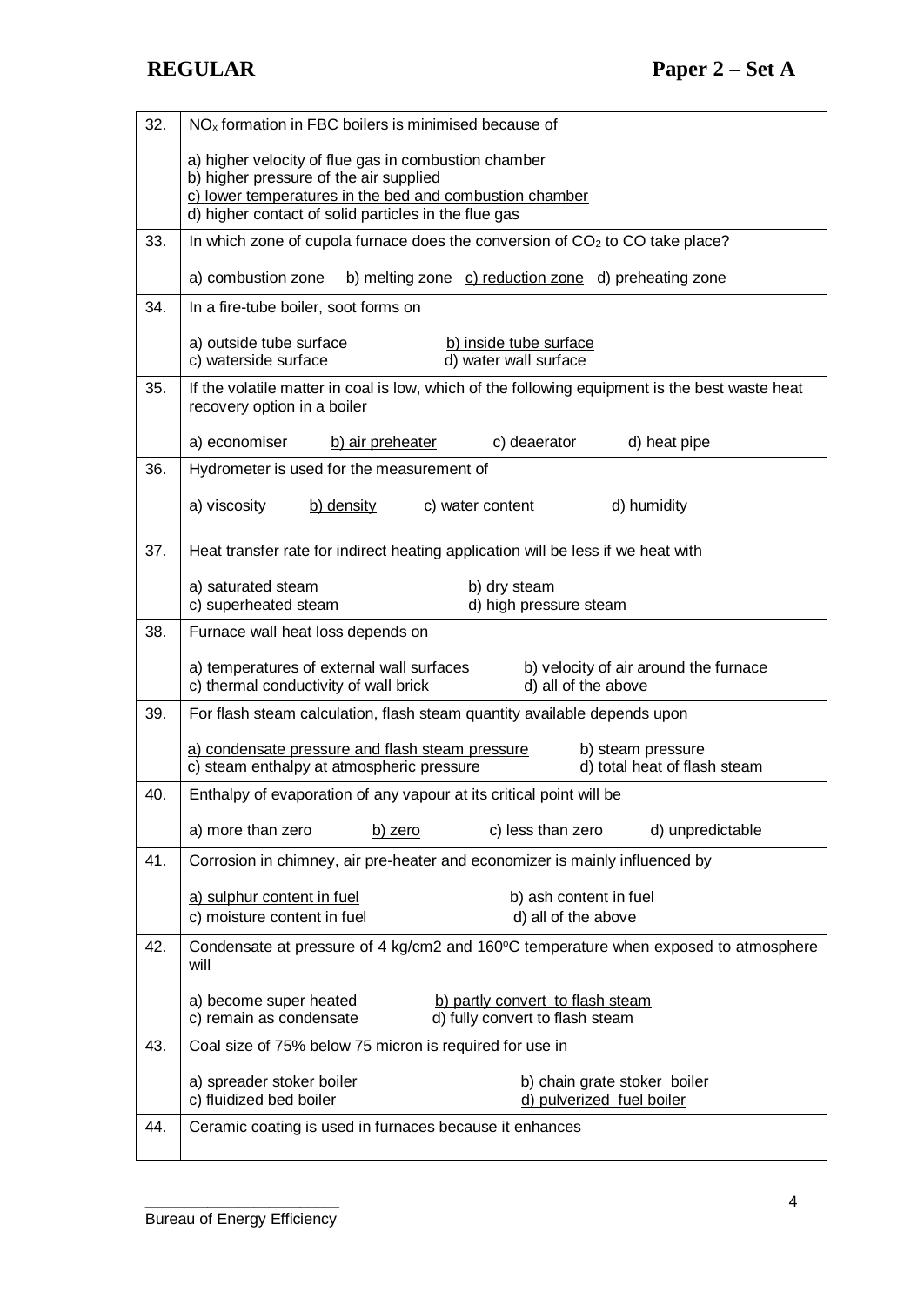|     | a) conductivity<br>c) emissivity                                                                                                                                | b) convective heat transfer coefficient<br>d) radiation factor                        |  |
|-----|-----------------------------------------------------------------------------------------------------------------------------------------------------------------|---------------------------------------------------------------------------------------|--|
| 45. | As the pressure of water increases from $1\text{kg/cm}^2$ to 8 kg/cm <sup>2</sup> , the values of enthalpy of<br>steam and enthalpy of evaporation respectively |                                                                                       |  |
|     | a) increases & remains the same<br>c) decreases & increases                                                                                                     | b) increases & decreases<br>d) decreases & remains the same                           |  |
| 46. | An increase in bulk density of a refractory increases its                                                                                                       |                                                                                       |  |
|     | a) volume stability<br>c) Resistance to slag penetration                                                                                                        | b) heat capacity<br>d) all of the above                                               |  |
| 47. | of volume of gas.                                                                                                                                               | A small quantity of leakage of stored Liquid LPG evaporates to produce about<br>times |  |
|     | a) 100<br>b) 150<br>c) 250                                                                                                                                      | $d)$ 350                                                                              |  |
| 48. | A high carbon monoxide reading indicates                                                                                                                        |                                                                                       |  |
|     | a) moisture in the fuel<br>c) high excess air                                                                                                                   | b) high furnace temperature<br>d) none of the above                                   |  |
| 49. | 2 m lift of condensate in steam pipe will result in back pressure of                                                                                            |                                                                                       |  |
|     | a) 0.02 bar<br>b) $0.2$ bar                                                                                                                                     | c) $2 \text{ bar}$<br>d) 20 bar                                                       |  |
| 50. | gives an estimate of heating value of coal                                                                                                                      |                                                                                       |  |
|     | a) ash content b) moisture content c) fixed carbon                                                                                                              | d) volatile matter                                                                    |  |

*-------- End of Section*

## **Section - II: SHORT DESCRIPTIVE QUESTIONS Marks: 8 x 5 = 40**

- (i) Answer all eight questions
- (ii) Each question carries five marks

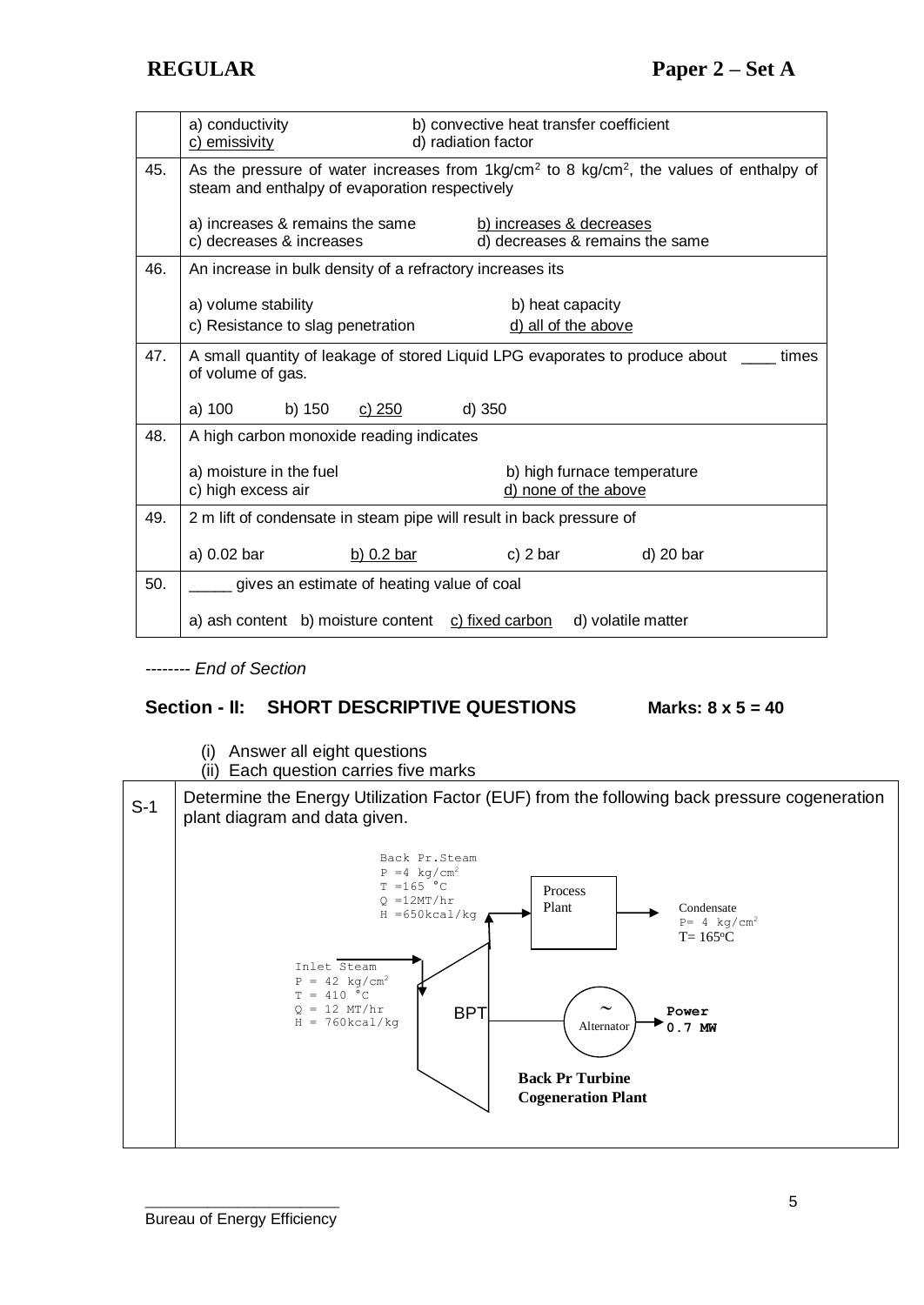|       | Solution:<br>Input heat to turbine<br>Useful heat to process Plant<br>Useful Electrical output in alternator = $700x860 = 602000$ Kcal/hr                            | $= 12,000 \times 760 = 91,20,000$ Kcal/hr<br>$= 12,000 \times 650 - 165 = 5820,000$ Kcal/hr | $\dots$ (1 mark)<br>$\dots(1$ mark)<br>$\ldots$ (1 mark) |
|-------|----------------------------------------------------------------------------------------------------------------------------------------------------------------------|---------------------------------------------------------------------------------------------|----------------------------------------------------------|
|       | Energy Utilization Factor (EUF)                                                                                                                                      | $=$ [(602000+5820,000) /91,20,000] x 100<br>$= 70.42%$                                      | $\ldots$ (2 marks)                                       |
| $S-2$ | For combustion of 500 kg/hr of natural gas containing 100% methane, calculate the<br>percentage of CO <sub>2</sub> in the flue gas while 15% excess air is supplied. |                                                                                             |                                                          |
|       | Ans:<br>$CH_4 + 2 O_2 \rightarrow CO_2 + 2H_2O$                                                                                                                      |                                                                                             |                                                          |
|       | 1 mole of Methane requires 2 moles of Oxygen.                                                                                                                        |                                                                                             |                                                          |
|       | 16 Kg of Methane requires 64 Kg of Oxygen.                                                                                                                           |                                                                                             |                                                          |
|       | 16 Kg of Methane produces 44 Kg of CO2.                                                                                                                              |                                                                                             |                                                          |
|       | 500 Kg/hr of Methane requires 2000 Kg/hr of Oxygen.                                                                                                                  |                                                                                             |                                                          |
|       | 500 Kg/hr of Methane produce 1375 Kg/hr of CO <sub>2</sub> .                                                                                                         |                                                                                             | $\ldots$ (1 mark)                                        |
|       | Theoretical air required for combustion = $2000 / 0.23 = 8696$ Kg/hr                                                                                                 |                                                                                             | $\ldots$ (1 mark)                                        |
|       | Considering 15% excess air,                                                                                                                                          |                                                                                             |                                                          |
|       | Actual air supplied for combustion is = $8696 * 1.15$                                                                                                                |                                                                                             |                                                          |
|       |                                                                                                                                                                      | $= 10,000.4$ Kg/hr of air                                                                   | $(1 mark)$                                               |
|       | Flue gas generation with 15% excess air                                                                                                                              | $= 500 + 10,000.4$                                                                          |                                                          |
|       |                                                                                                                                                                      | $= 10,500.4$ Kg/hr                                                                          | $(1 mark)$                                               |
|       | % $CO2$ in the flue gas                                                                                                                                              | $=$ (1375 / 10,500.4) $\times$ 100                                                          |                                                          |
|       |                                                                                                                                                                      | $= 13.1 %$                                                                                  | $\ldots$ (1 mark)                                        |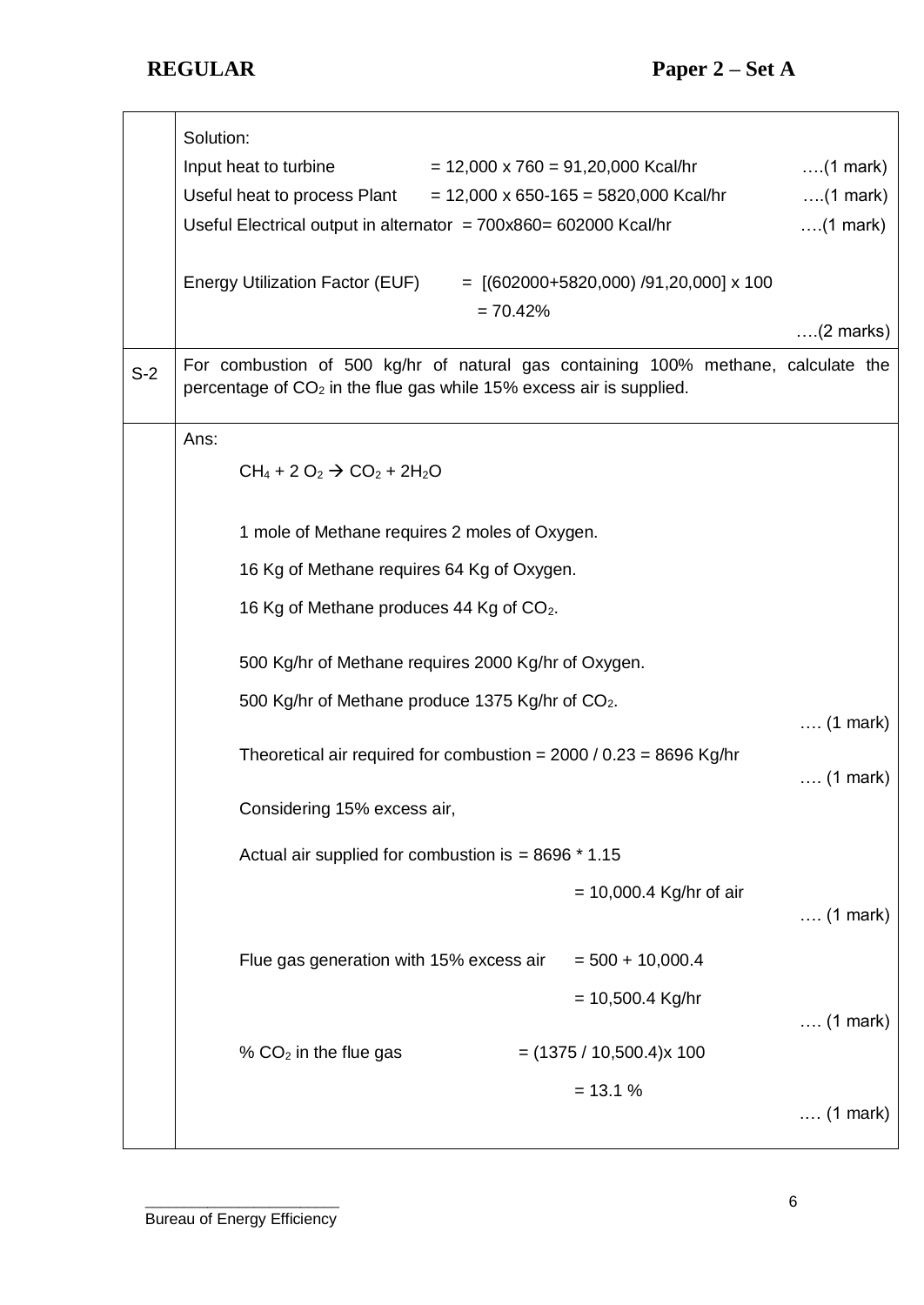S-3 In a sugar mill, a process requires 5000 kg/hr of dry saturated steam at 7 kg/cm<sup>2</sup> (g). For the flow velocity not to exceed 28 m/s, determine the pipe diameter size for distribution of steam. Specific volume at 7 kg/cm<sup>2</sup> =  $0.24$  m<sup>3</sup>/kg. Ans: The velocity of steam maximum =  $28 \text{ m/s}$ Specific volume at 7 kg/cm<sup>2</sup>  $= 0.24 \text{ m}^3/\text{kg}$ Mass flow rate  $= 5000 \text{ ka/hr}$  $= 5000/3600 = 1.389$  kg/sec Volumetric flow  $= 1.389 \times 0.24 = 0.333 \text{ m}^3/\text{sec}$ …. (1 mark) Therefore, using: Volumetric flow rate(m<sup>3</sup>/s) = Velocity (m/s) x Cross sectional area (m<sup>2</sup>) …. (1 mark) *D*  $= 0.123$  *m* or  $123$  *mm D Flowvelocity*  $D = \frac{4 \times Volumetric \ flow rate}{2}$ 28 4×0.333 П×  $=$   $\frac{4 \times}{4 \times}$ П×  $=$   $\frac{4 \times}{4 \times 4}$ …. (3 marks) Since the steam velocity must not exceed 28 m/s, the pipe size must be at least 123 mm; the nearest commercially available size, 150 mm, would be selected*.* S-4 Paddy husk is being used as a combustion fuel in a water tube boiler. The ultimate analysis of fuel is given below. Calculate theoretical amount of air required per 100 kg of husk for the combustion from the following data. Ultimate Analysis of Typical Agro Residues | % Moisture 10.8 Mineral Matter 16.7 Carbon 34.0 Hydrogen 5.0 Nitrogen 0.9 Sulphur 0.1 Oxygen 32.5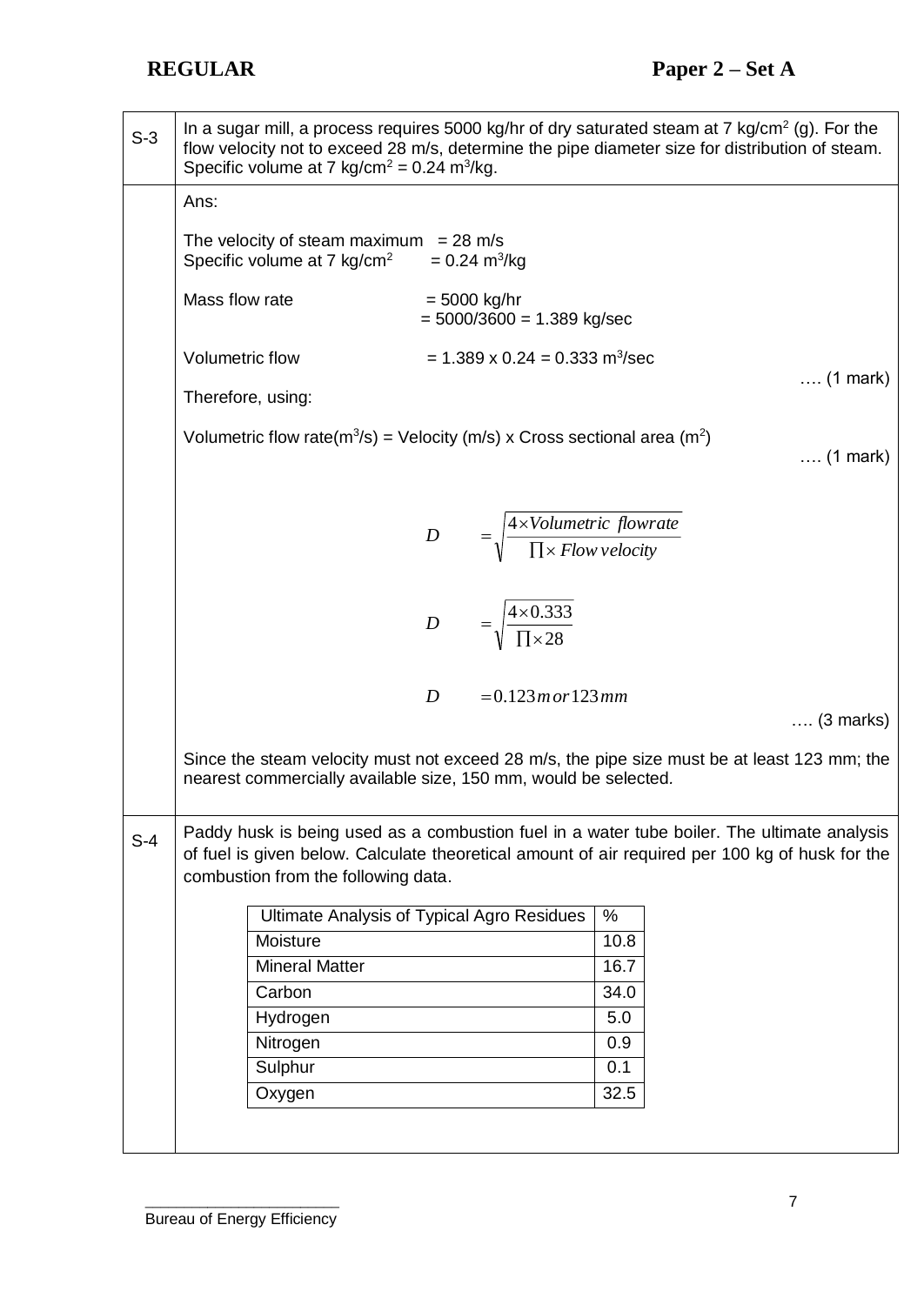|       | Ans:<br>Considering a sample of 100 kg of paddy husk.                                                                                                                                                                                                                                                                                                                                                                                                           |                     |                                                                     |                                               |                                             |
|-------|-----------------------------------------------------------------------------------------------------------------------------------------------------------------------------------------------------------------------------------------------------------------------------------------------------------------------------------------------------------------------------------------------------------------------------------------------------------------|---------------------|---------------------------------------------------------------------|-----------------------------------------------|---------------------------------------------|
|       | Component in<br>fuel                                                                                                                                                                                                                                                                                                                                                                                                                                            | $%$ (wt) in<br>fuel | Equation                                                            | Specific<br>stoichiometric<br>oxygen required | Actual<br>stoichiometric<br>oxygen required |
|       | Carbon                                                                                                                                                                                                                                                                                                                                                                                                                                                          | 34                  | $C + O_2 = CO_2$                                                    | 2.67                                          | 90.78                                       |
|       |                                                                                                                                                                                                                                                                                                                                                                                                                                                                 |                     | $12 + 32 = 44$                                                      | (32/12)                                       | $(34 \times 2.67)$                          |
|       | Hydrogen                                                                                                                                                                                                                                                                                                                                                                                                                                                        | 5                   | $H_2$ + 0.5 O <sub>2</sub> = H <sub>2</sub> O                       | 8.0                                           | 40.0                                        |
|       |                                                                                                                                                                                                                                                                                                                                                                                                                                                                 |                     | $2 + 16 = 18$                                                       | (16/2)                                        | $(5 \times 8)$                              |
|       | Sulphur                                                                                                                                                                                                                                                                                                                                                                                                                                                         | 0.1                 | $S + O_2 = SO_2$                                                    | 1.0                                           | 0.1                                         |
|       |                                                                                                                                                                                                                                                                                                                                                                                                                                                                 |                     | $32 + 32 = 64$                                                      | (32/32)                                       | $(0.1 \times 1)$                            |
|       | Oxygen                                                                                                                                                                                                                                                                                                                                                                                                                                                          | 32.5                |                                                                     |                                               | $(-)32.5$                                   |
|       | Nitrogen                                                                                                                                                                                                                                                                                                                                                                                                                                                        | 0.9                 |                                                                     |                                               | $\overline{\phantom{a}}$                    |
|       | Moisture                                                                                                                                                                                                                                                                                                                                                                                                                                                        | 10.8                |                                                                     |                                               |                                             |
|       | Mineral matter                                                                                                                                                                                                                                                                                                                                                                                                                                                  | 16.7                |                                                                     |                                               |                                             |
|       | Total                                                                                                                                                                                                                                                                                                                                                                                                                                                           | 100                 |                                                                     |                                               | 98.38                                       |
|       |                                                                                                                                                                                                                                                                                                                                                                                                                                                                 |                     |                                                                     |                                               | $\ldots$ (4 marks)                          |
|       | <b>Total Oxygen required</b><br>$= 98.38$ kg oxygen / 100 kg fuel<br>Therefore theoretical quantity of dry air reqd. $= 98.38 / 0.23 = 427.7$ kg air / 100 kg fuel                                                                                                                                                                                                                                                                                              |                     |                                                                     |                                               |                                             |
|       |                                                                                                                                                                                                                                                                                                                                                                                                                                                                 |                     |                                                                     |                                               |                                             |
|       | (air contains 23% oxygen by wt.)                                                                                                                                                                                                                                                                                                                                                                                                                                |                     |                                                                     |                                               |                                             |
|       | $\ldots$ (1 mark)                                                                                                                                                                                                                                                                                                                                                                                                                                               |                     |                                                                     |                                               |                                             |
| $S-5$ |                                                                                                                                                                                                                                                                                                                                                                                                                                                                 |                     | (a) Why should LPG cylinders not be stored in basements or cellars? |                                               |                                             |
|       | (b) Why should the stack temperature of furnace oil fired boilers not be maintained below<br>160-170°C?                                                                                                                                                                                                                                                                                                                                                         |                     |                                                                     |                                               |                                             |
|       | Ans:                                                                                                                                                                                                                                                                                                                                                                                                                                                            |                     |                                                                     |                                               |                                             |
|       | (a) LPG is a predominant mixture of propane and butane. Both propane and butane are<br>denser than air. Consequently, the vapour flows along the ground into drains and sinks to<br>the lowest level of the surroundings and gets ignited at a considerable distance from the<br>source of leakage. Escape of even small quantities of LPG can give rise to large volume<br>of vapour mixture and can cause considerable hazard. Hence there should be adequate |                     |                                                                     |                                               |                                             |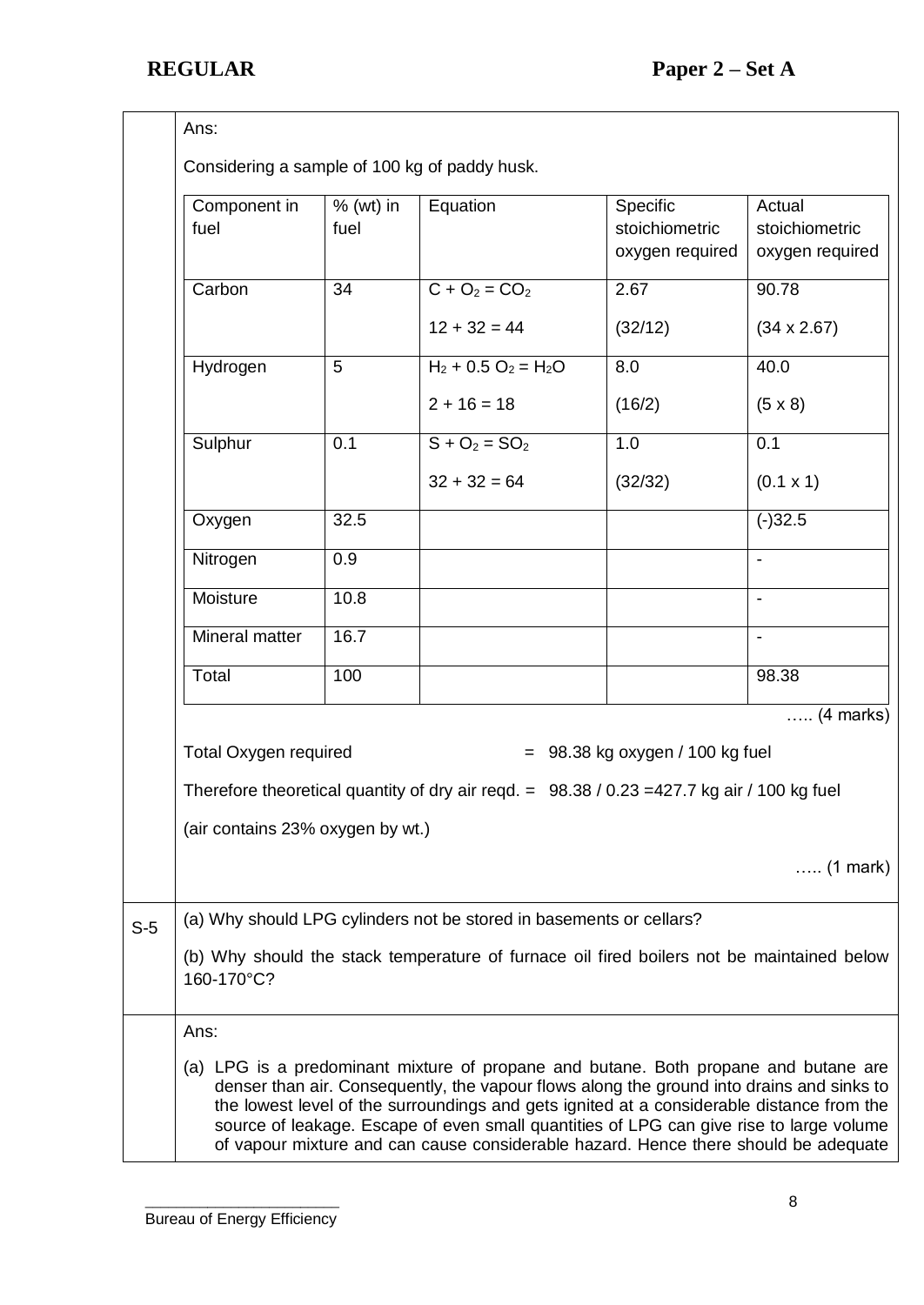|       | ground level ventilation where LPG cylinders are stored. For this reason LPG cylinders<br>should not be stored in cellars or basements, which have no ventilation at ground levels. |                                                                                                                                                                                                                                                                                  |  |
|-------|-------------------------------------------------------------------------------------------------------------------------------------------------------------------------------------|----------------------------------------------------------------------------------------------------------------------------------------------------------------------------------------------------------------------------------------------------------------------------------|--|
|       |                                                                                                                                                                                     | $(2.5 \text{ marks})$                                                                                                                                                                                                                                                            |  |
|       | chimney or stack, air preheater and economiser.                                                                                                                                     | (b) For fuels containing sulphur, low temperatures (below 160-170°C) of stack can lead to<br>sulphur dew point corrosion. The main disadvantage of sulphur is the risk of corrosion by<br>sulphuric acid formed during and after combustion, and condensing on cool parts of the |  |
|       |                                                                                                                                                                                     | $(2.5 \text{ marks})$                                                                                                                                                                                                                                                            |  |
| $S-6$ | cycle data                                                                                                                                                                          | Calculate the electricity consumption in an induction melting furnace from the following melt                                                                                                                                                                                    |  |
|       | Mild steel (MS) scrap charged                                                                                                                                                       | : $1250$ kg                                                                                                                                                                                                                                                                      |  |
|       | Specific heat of MS                                                                                                                                                                 | : 0.68 kJ/kg $^0C$                                                                                                                                                                                                                                                               |  |
|       | Latent heat of MS                                                                                                                                                                   | : 270 kJ/kg                                                                                                                                                                                                                                                                      |  |
|       | MS melting temperature                                                                                                                                                              | : 1450 $\mathrm{^0C}$                                                                                                                                                                                                                                                            |  |
|       | Inlet MS charge temperature                                                                                                                                                         | : 35 $\mathrm{^0C}$                                                                                                                                                                                                                                                              |  |
|       | Efficiency of furnace                                                                                                                                                               | :70%                                                                                                                                                                                                                                                                             |  |
|       | Ans:                                                                                                                                                                                |                                                                                                                                                                                                                                                                                  |  |
|       | Theoretical energy required for melting                                                                                                                                             | $= 1250 (0.68 \times (1450 - 35) + 270)/3600$                                                                                                                                                                                                                                    |  |
|       |                                                                                                                                                                                     | $= 427.8$ kWh                                                                                                                                                                                                                                                                    |  |
|       |                                                                                                                                                                                     | $\ldots$ (3 marks)                                                                                                                                                                                                                                                               |  |
|       | Actual energy input to the furnace                                                                                                                                                  | $= 427.8 / 0.7$                                                                                                                                                                                                                                                                  |  |
|       | Electricity consumption                                                                                                                                                             | $= 611.2$ kWh                                                                                                                                                                                                                                                                    |  |
|       |                                                                                                                                                                                     | $\ldots$ (2 marks)                                                                                                                                                                                                                                                               |  |
| $S-7$ | What is the amount of condensate recovered?                                                                                                                                         | Feed water is provided to a boiler from the feed water tank at $60^{\circ}$ C, temperature of<br>condensate water returning to the tank is $80^{\circ}$ C, and temperature of makeup water is $27^{\circ}$ C.                                                                    |  |
|       |                                                                                                                                                                                     |                                                                                                                                                                                                                                                                                  |  |
|       | Solution:<br>Make-up water 27°C<br>and x unit                                                                                                                                       |                                                                                                                                                                                                                                                                                  |  |
|       | Condensate 80°C<br>and $(1-x)$ units                                                                                                                                                | Feed water 60°C<br>and 1 unit                                                                                                                                                                                                                                                    |  |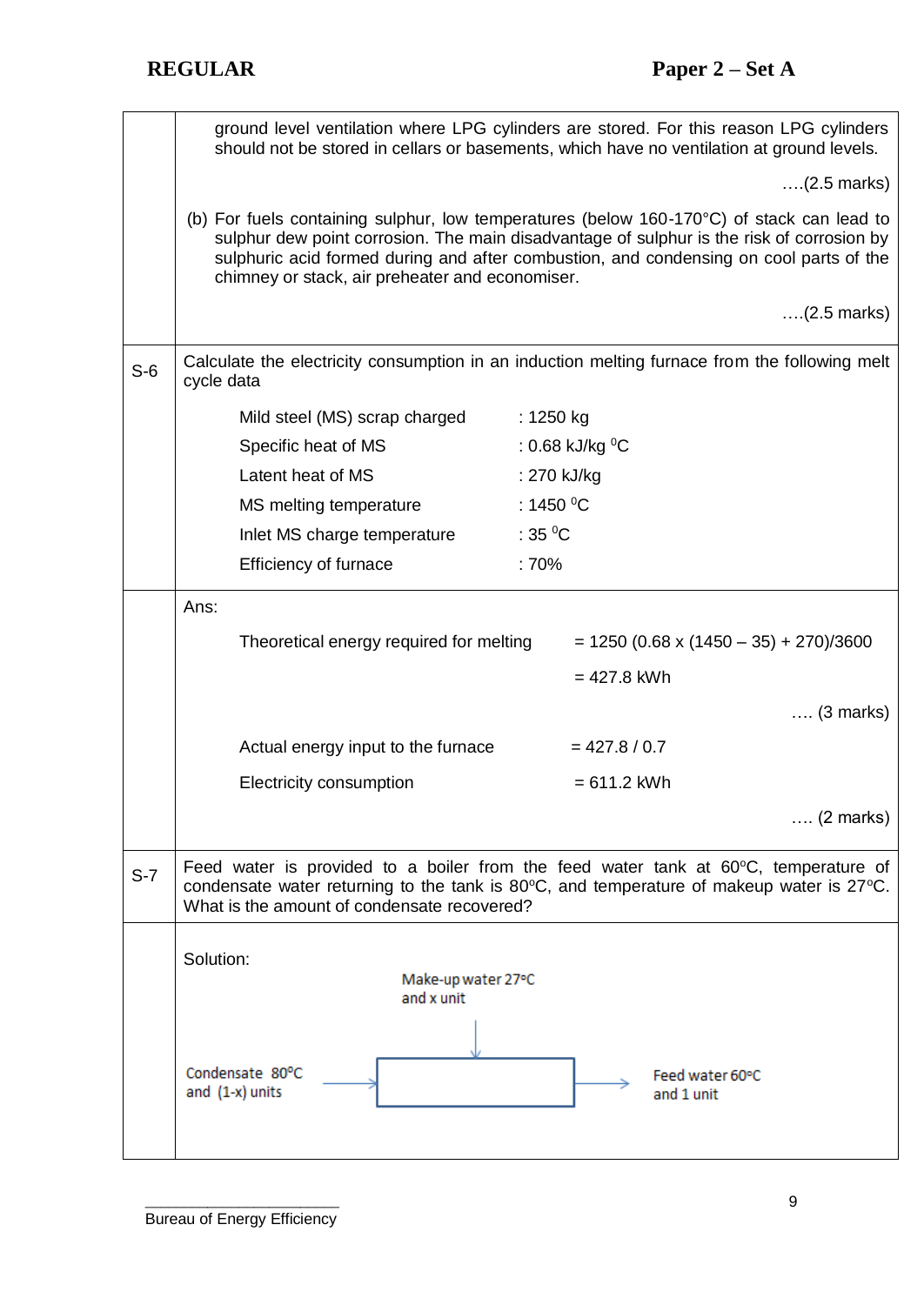|       | $27x + (1 - x) 80 = 60$<br>Therefore $x = 0.37$<br>(37 percent makeup water or only 63 per cent of condensate is recovered).                                                                                                                                                                                                               |                                  | $\dots(5$ marks)      |
|-------|--------------------------------------------------------------------------------------------------------------------------------------------------------------------------------------------------------------------------------------------------------------------------------------------------------------------------------------------|----------------------------------|-----------------------|
| $S-8$ | Milk is flowing in a pipe cooler at a rate of 0.95 kg/sec. Initial temperature of the milk is 55 °C<br>and it is cooled to 18 °C using a stirred water bath with the constant temperature of 10°C<br>around the pipe. Specific heat of milk is 3.86 KJ/kg°C. Calculate the heat transfer rate<br>(kcal/hr) and also LMTD of the exchanger. |                                  |                       |
|       | Ans:                                                                                                                                                                                                                                                                                                                                       |                                  |                       |
|       | Heat transfer in cooling milk = $0.95 * 3.86 * (55 - 18)$                                                                                                                                                                                                                                                                                  |                                  |                       |
|       |                                                                                                                                                                                                                                                                                                                                            | $= 135.7$ KJ/sec                 |                       |
|       |                                                                                                                                                                                                                                                                                                                                            | $= 135.7 / 4.18$                 |                       |
|       |                                                                                                                                                                                                                                                                                                                                            | $=$ 32.46 kcal/sec               |                       |
|       |                                                                                                                                                                                                                                                                                                                                            | $=(32.46*3600) = 116856$ kCal/hr |                       |
|       |                                                                                                                                                                                                                                                                                                                                            |                                  | $(2.5 \text{ marks})$ |
|       | LMTD: DT1 = $55 - 10 = 45$ °C                                                                                                                                                                                                                                                                                                              |                                  |                       |
|       | $DT2 = 18 - 10 = 8 °C$                                                                                                                                                                                                                                                                                                                     |                                  |                       |
|       | LMTD of the heat exchanger = $(45-8)$ / ln $(45/8)$                                                                                                                                                                                                                                                                                        |                                  |                       |
|       | LMTD of the heat exchanger = $21.4$ °C                                                                                                                                                                                                                                                                                                     |                                  |                       |
|       |                                                                                                                                                                                                                                                                                                                                            |                                  | $(2.5 \text{ marks})$ |

*-------- End of Section - II ---------*

# **Section - III: LONG DESCRIPTIVE QUESTIONS Marks: 6 x 10 = 60**

- (i) Answer all SIX questions
- (ii) Each question carries **Ten** marks

| $L-1$ | a) Find out the efficiency of the furnace oil fired boiler by the direct method in an agro product<br>manufacturing plant given the following data: |                                                                                       |  |
|-------|-----------------------------------------------------------------------------------------------------------------------------------------------------|---------------------------------------------------------------------------------------|--|
|       | Type of boiler<br>Quantity of steam (dry) generated<br>Steam pressure / temp                                                                        | : Furnace oil fired<br>$\pm 5$ TPH<br>: 10 kg/cm <sup>2</sup> (g)/ 180 <sup>o</sup> C |  |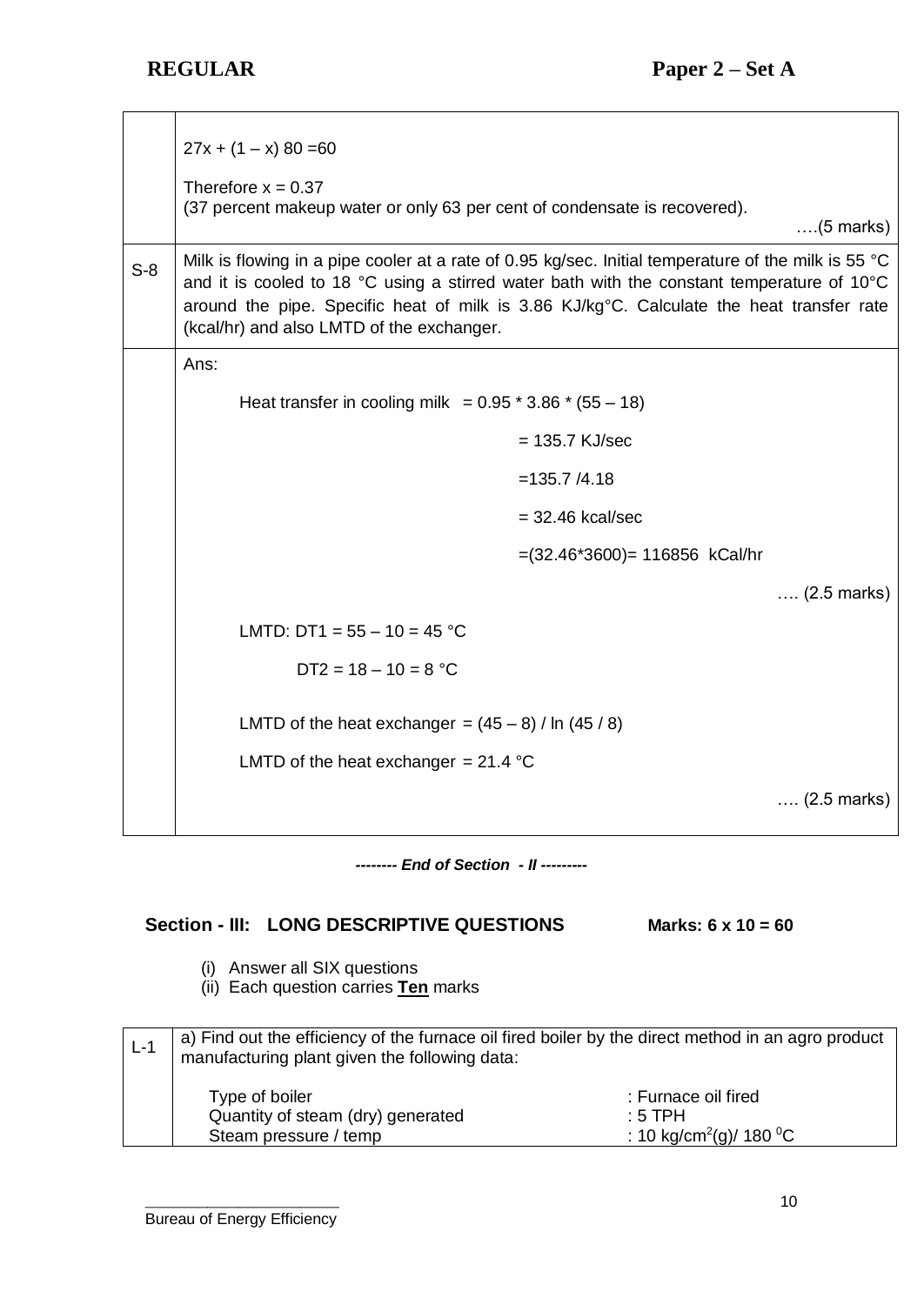| Quantity of oil consumed                                                                                            | $: 0.350$ TPH         |
|---------------------------------------------------------------------------------------------------------------------|-----------------------|
| Feed water temperature                                                                                              | $:75\,^0$ C           |
| <b>GCV of Furnace oil</b>                                                                                           | : 10400 kCal/kg       |
| Enthalpy of saturated steam at 10 kg/cm <sup>2</sup> pressure : 665 kCal/kg                                         |                       |
| Enthalpy of feed water                                                                                              | : 75 kCal/kg          |
| Cost of furnace oil                                                                                                 | : $Rs$ 32/ $kg$       |
| Annual operating hours                                                                                              | : 7200 hrs /year      |
|                                                                                                                     |                       |
| b) The oil fired boiler was converted to coconut shell firing maintaining the same                                  |                       |
| steam and feed water parameters.                                                                                    |                       |
| i) Determine the fuel consumption per hour                                                                          |                       |
| ii) Return on investment for the conversion scheme.                                                                 |                       |
|                                                                                                                     |                       |
| Fuel fired in the boiler                                                                                            | : coconut shell fuel  |
| GCV of coconut shell                                                                                                | : 4200 kCal/kg        |
| Efficiency with coconut shell firing                                                                                | : 76%                 |
| Cost of coconut shell                                                                                               | : Rs 12/kg            |
| Annual interest on capital                                                                                          | : Rs 6 lakhs /yr      |
| Annual operating hours                                                                                              | : 7200 hrs /year      |
| Investment towards boiler conversion                                                                                | : Rs 50 lakhs         |
|                                                                                                                     |                       |
| Solution:                                                                                                           |                       |
|                                                                                                                     |                       |
| a) Efficiency of furnace oil fired boiler (Direct method)                                                           |                       |
| Boiler Efficiency (n) = $5000 \times (665-75) / (350 \times 10400)$<br>$= 81\%$ (on GCV basis)                      |                       |
|                                                                                                                     | $(2.5 \text{ marks})$ |
| b) i) Coconut shell fuel consumption after conversion:                                                              |                       |
|                                                                                                                     |                       |
| Fuel consumption<br>$=$ 5000 x (665-75) / (0.76 x 4200)<br>$= 924.2$ kg/hr                                          |                       |
|                                                                                                                     | $(2.5 \text{ marks})$ |
| ii) ROI for the conversion scheme:                                                                                  |                       |
|                                                                                                                     |                       |
| Annual fuel cost of furnace oil fired boiler = $350 \times 7200 \times 32 =$ Rs 8,06,40,000 /year                   |                       |
| Annual fuel cost of coconut shell fired boiler = 924.2 x 7200 x 12                                                  | $(1 mark)$            |
| $=$ Rs 7,98,50,880/year                                                                                             |                       |
|                                                                                                                     | $\ldots$ (1 mark)     |
| Annual net monetary savings after conversion                                                                        |                       |
| $= \left[ \left( \underline{8,06,40,000} - \underline{7,98,50,880} \right) - \underline{6,00,000} \right]$<br>x 100 |                       |
| 50,00,000                                                                                                           |                       |
| $= 3.8 \%$                                                                                                          |                       |
|                                                                                                                     | $\ldots$ (3 marks)    |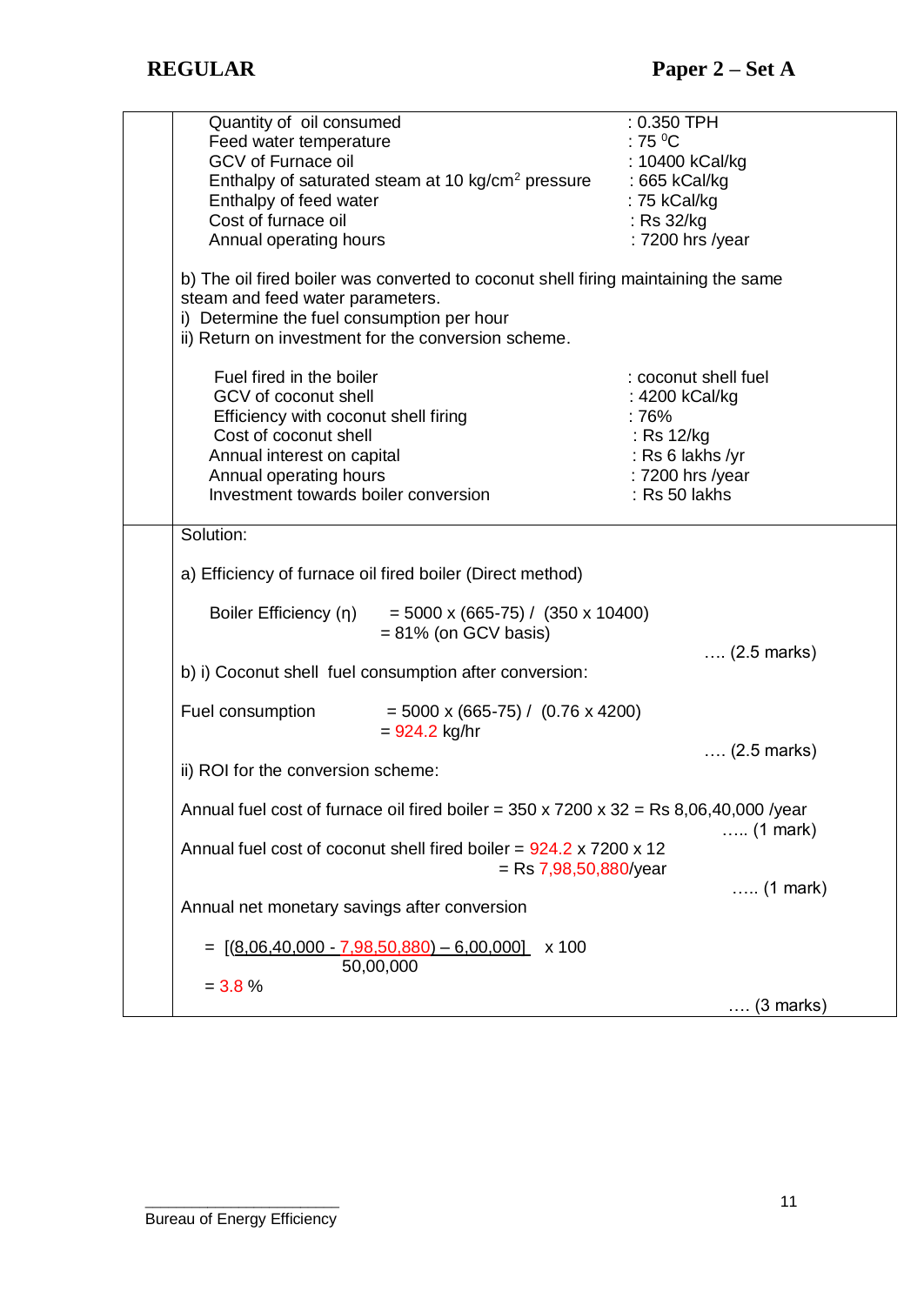A liquid waste stream has a flow rate of 3.5 kg/s and a temperature of  $70^{\circ}$ C with a specific  $L - 2$ heat capacity of 4190 J/kgK. Heat recovered from the hot waste stream is used to pre-heat boiler make-up water. The flow rate of the make-up water is 2 kg/s, its temperature is  $10^{\circ}$ C and its specific heat capacity is 4190 J/kg/K. The overall heat transfer coefficient of the heat exchanger is 800 W/m<sup>2</sup>K. If a make-up water exit temperature of  $50^{\circ}$ C is required, and assuming that there is no heat losses from the exchanger, determine 1) The heat transfer rate 2) The exit temperature of the effluent and 3) The area of the heat exchanger required Solution : i) Heat gained by makeup water =  $Q_c = m_c c_c \Delta T = 2 \times 4190 \times (50-10)$  $= 335200 \text{ W } = 335.2 \text{ kW}$ …..(2 marks) ii)  $m_h$  C<sub>h</sub> (t<sub>h1</sub> – t<sub>h2</sub>) =  $m_c$  C<sub>c</sub> (t<sub>c1</sub> – t<sub>c2</sub>)  $3.5 \times 4190 \times (70 - t_{h2}) = 2 \times 4190 \times (50 - 10)$  $t_{h2} = 47.14 °C$ …..(3 marks) iii) Now because the water outlet temperature is above the outlet temperature of the effluent a counter-flow heat exchanger is required. 70 °C 47.14 °C 50°C  $10<sup>°C</sup>$ **Counter Flow Arrangement** LMTD =  $\Delta t_1 - \Delta t_2$ ln  $(Δt<sub>1</sub>/Δt<sub>2</sub>)$  $= ((70-50)-(47.14-10))$  ln (70-50)/(47.14-10)  $LMTD = 27.69^{\circ}C$ …..(2.5 marks)  $Q = UA (LMTD)$  $A = 335200$  800 x 27.69 Area =  $15.13 \text{ m}^2$ …..(2.5 marks)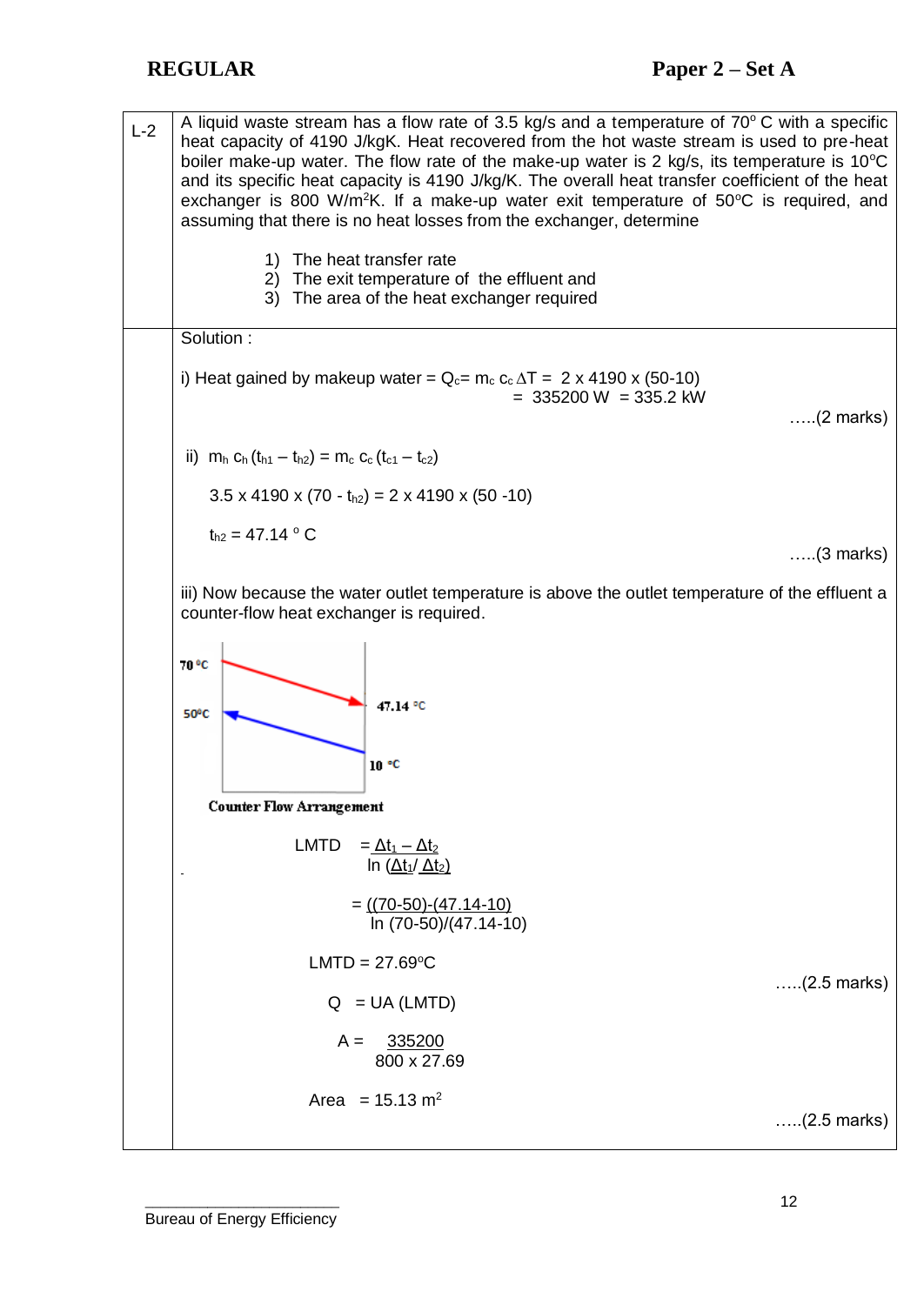| $L-3$   | Write short notes on any two of the following:                                                                                                                                                                                                  |                 |                 |                      |                                  | (5 marks each)           |        |  |  |  |
|---------|-------------------------------------------------------------------------------------------------------------------------------------------------------------------------------------------------------------------------------------------------|-----------------|-----------------|----------------------|----------------------------------|--------------------------|--------|--|--|--|
|         | a) Plate heat exchanger                                                                                                                                                                                                                         |                 |                 |                      |                                  | $(page 242 of book-2)$   |        |  |  |  |
|         | Multiple effect evaporator<br>b)                                                                                                                                                                                                                |                 |                 |                      |                                  | (page 247-248 of book-2) |        |  |  |  |
|         | Gas turbine cogeneration system<br>C)                                                                                                                                                                                                           |                 |                 |                      |                                  | (page 192 of book-2)     |        |  |  |  |
| $L - 4$ | In a typical fertiliser manufacturing plant, the quantity of 133200 Ton of Ammonia is<br>a)<br>produced annually, using naphtha as fuel as well as raw material (feed) and electricity<br>from captive power plant.                             |                 |                 |                      |                                  |                          |        |  |  |  |
|         | Naphtha<br>Electricity<br>as fuel                                                                                                                                                                                                               |                 |                 |                      |                                  |                          |        |  |  |  |
|         | Naphtha<br>Ammonia<br>Ammonia<br>as feed<br>production<br>Production<br>raw<br>plant                                                                                                                                                            |                 |                 |                      |                                  |                          |        |  |  |  |
|         | The quantity of annual raw material consumption and its heating values are given in table.<br><b>Raw material</b>                                                                                                                               |                 |                 |                      |                                  |                          |        |  |  |  |
|         |                                                                                                                                                                                                                                                 | consumption     |                 | Quantity             |                                  | <b>Heating Value</b>     |        |  |  |  |
|         | 1. Naphtha - feed                                                                                                                                                                                                                               |                 |                 | 66800 Ton            |                                  |                          |        |  |  |  |
|         | 2. Naphtha - fuel                                                                                                                                                                                                                               |                 | 31200 Ton       |                      | 10650 kCal / kg<br>10650 kCal/kg |                          |        |  |  |  |
|         | 3. Electricity                                                                                                                                                                                                                                  |                 | 1180 x Lakh kWh |                      | 2500 kCal/kWh                    |                          |        |  |  |  |
|         | Calculate the specific energy consumption of ammonia production in Gcal / Ton.<br>Sketch the schematic diagram of "Back Pressure Turbine" and<br>"Extraction<br>b)<br>Condensing Turbine" Cogeneration systems (Note: no explanation required). |                 |                 |                      |                                  |                          |        |  |  |  |
|         | Answer:<br>a) Specific Energy Consumption(SEC) of Ammonia                                                                                                                                                                                       |                 |                 |                      |                                  |                          |        |  |  |  |
|         | <b>Raw material</b><br>consumption                                                                                                                                                                                                              | Quantity        |                 | <b>Heating Value</b> |                                  | Gcal                     |        |  |  |  |
|         | 1. Naphtha - feed                                                                                                                                                                                                                               | 66800 Ton       | 10650 kCal / kg |                      |                                  | 711420                   | 1 mark |  |  |  |
|         | 2. Naphtha - fuel                                                                                                                                                                                                                               | 31200 Ton       | 10650 kCal / kg |                      |                                  | 332280                   | 1 mark |  |  |  |
|         | 3. Electricity                                                                                                                                                                                                                                  | 1180 x Lakh kWh | 2500 kCal/kWh   |                      |                                  | 295000                   | 1 mark |  |  |  |
|         |                                                                                                                                                                                                                                                 |                 |                 |                      |                                  | 1338700                  |        |  |  |  |
|         | Ammonia<br>production                                                                                                                                                                                                                           | 133200 Ton      |                 |                      |                                  |                          |        |  |  |  |
|         | Specific Energy Consumption(SEC) of Ammonia production<br><b>10.05 Gcal</b><br>2 <sub>marks</sub>                                                                                                                                               |                 |                 |                      |                                  |                          |        |  |  |  |
|         |                                                                                                                                                                                                                                                 | =               |                 |                      |                                  | per Ton                  |        |  |  |  |
|         |                                                                                                                                                                                                                                                 |                 |                 |                      |                                  |                          |        |  |  |  |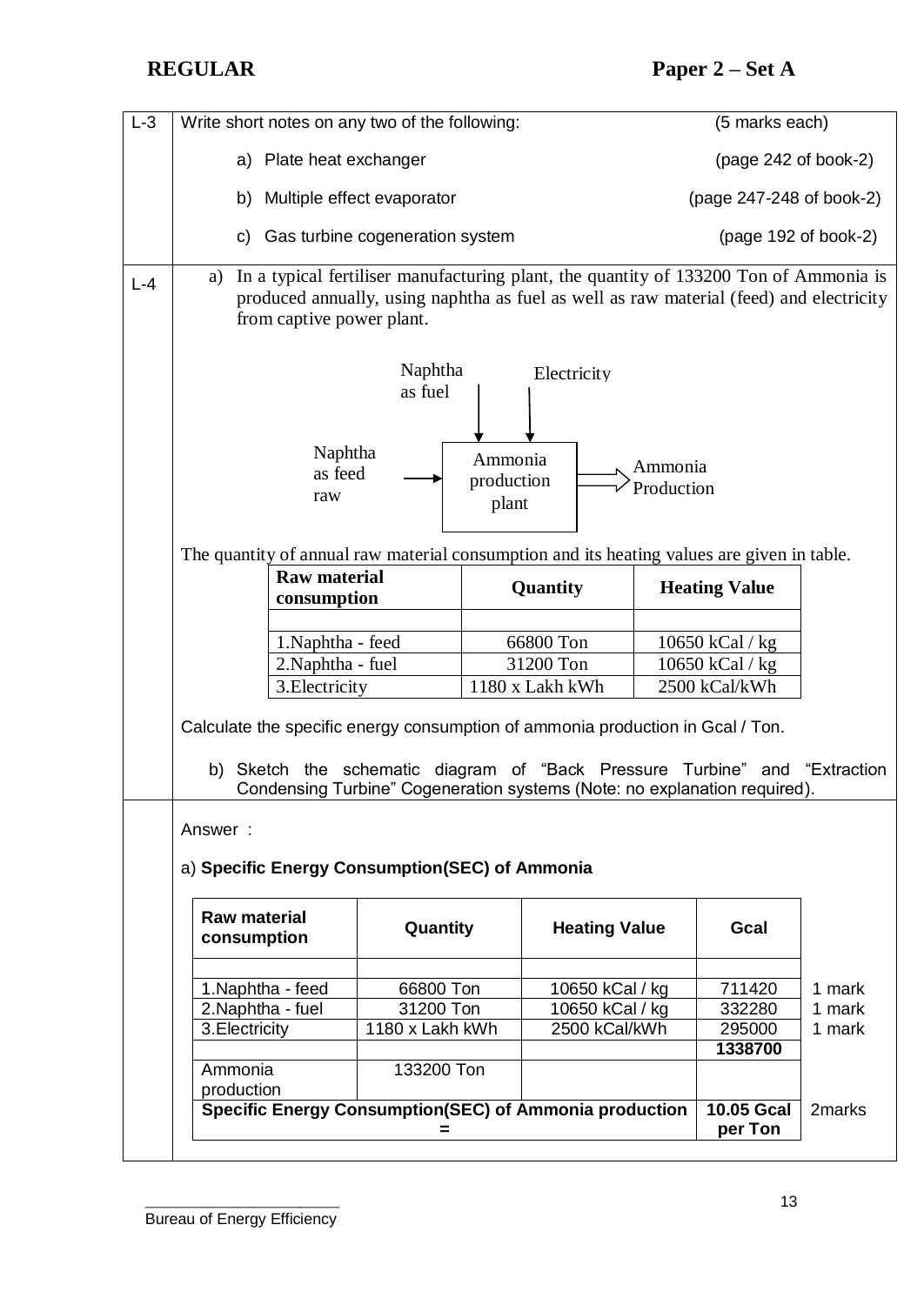|       | b) Schematic diagram of (i) Back Pressure Turbine and (ii) Extraction Condensing Turbine<br><b>Cogeneration systems</b><br>Steam<br>Steam<br>Fuel<br>Turbine<br>Fuel<br>Turbine<br><b>Boiler</b><br><b>Boiler</b><br>Condenser<br>Process<br>Process                                                                                                                                    |                                                                                                 |  |  |  |  |
|-------|-----------------------------------------------------------------------------------------------------------------------------------------------------------------------------------------------------------------------------------------------------------------------------------------------------------------------------------------------------------------------------------------|-------------------------------------------------------------------------------------------------|--|--|--|--|
|       |                                                                                                                                                                                                                                                                                                                                                                                         | Cooling<br>Water                                                                                |  |  |  |  |
|       | (i) Back-Pressure Turbine                                                                                                                                                                                                                                                                                                                                                               | (ii) Extraction-Condensing Turbine<br>(2.5 marks for each schematic)                            |  |  |  |  |
|       |                                                                                                                                                                                                                                                                                                                                                                                         |                                                                                                 |  |  |  |  |
| $L-5$ | As a part of energy conservation measure, APH (Air Pre-heater) is installed in a fired heater.<br>The APH is designed to pre-heat 240 $m^3/m$ in of combustion air to 250 $^{\circ}$ C. Flue gas enters the<br>APH at 375°C. Calculate the flue gas leaving the stack and also determine the improvement<br>in furnace efficiency after the installation of APH with the following data |                                                                                                 |  |  |  |  |
|       | Density of air                                                                                                                                                                                                                                                                                                                                                                          | : 1.15 kg/m <sup>3</sup>                                                                        |  |  |  |  |
|       | Specific heat of air                                                                                                                                                                                                                                                                                                                                                                    | : 0.23 Kcal/kg°C                                                                                |  |  |  |  |
|       | Specific heat of flue gas                                                                                                                                                                                                                                                                                                                                                               | : 0.26 Kcal/kg°C                                                                                |  |  |  |  |
|       | Calorific value of fuel                                                                                                                                                                                                                                                                                                                                                                 | : 9850 Kcal/kg                                                                                  |  |  |  |  |
|       | Air to fuel ratio                                                                                                                                                                                                                                                                                                                                                                       | :18                                                                                             |  |  |  |  |
|       | Efficiency of furnace                                                                                                                                                                                                                                                                                                                                                                   | :73%                                                                                            |  |  |  |  |
|       | Ambient temperature                                                                                                                                                                                                                                                                                                                                                                     | : $30^{\circ}$ C                                                                                |  |  |  |  |
|       | Solution:                                                                                                                                                                                                                                                                                                                                                                               |                                                                                                 |  |  |  |  |
|       | Amount of Air flow                                                                                                                                                                                                                                                                                                                                                                      | $= 240 * 60 * 1.15$<br>$= 16560$ Kg/hr                                                          |  |  |  |  |
|       | Amount of fuel                                                                                                                                                                                                                                                                                                                                                                          | $\ldots$ (1 mark)<br>$= 16560 / 18$<br>$= 920$ Kg/hr                                            |  |  |  |  |
|       | Amount of flue gas                                                                                                                                                                                                                                                                                                                                                                      | $\ldots$ (1 mark)<br>$= 16560 + 920$<br>$= 17480$ Kg/hr                                         |  |  |  |  |
|       | Heat absorbed by combustion air                                                                                                                                                                                                                                                                                                                                                         | $\ldots$ (1 mark)<br>$= 16560 * 0.23 * (250 - 30)$<br>= 837936 Kcal/hr<br>$(1.5 \text{ marks})$ |  |  |  |  |
|       |                                                                                                                                                                                                                                                                                                                                                                                         |                                                                                                 |  |  |  |  |